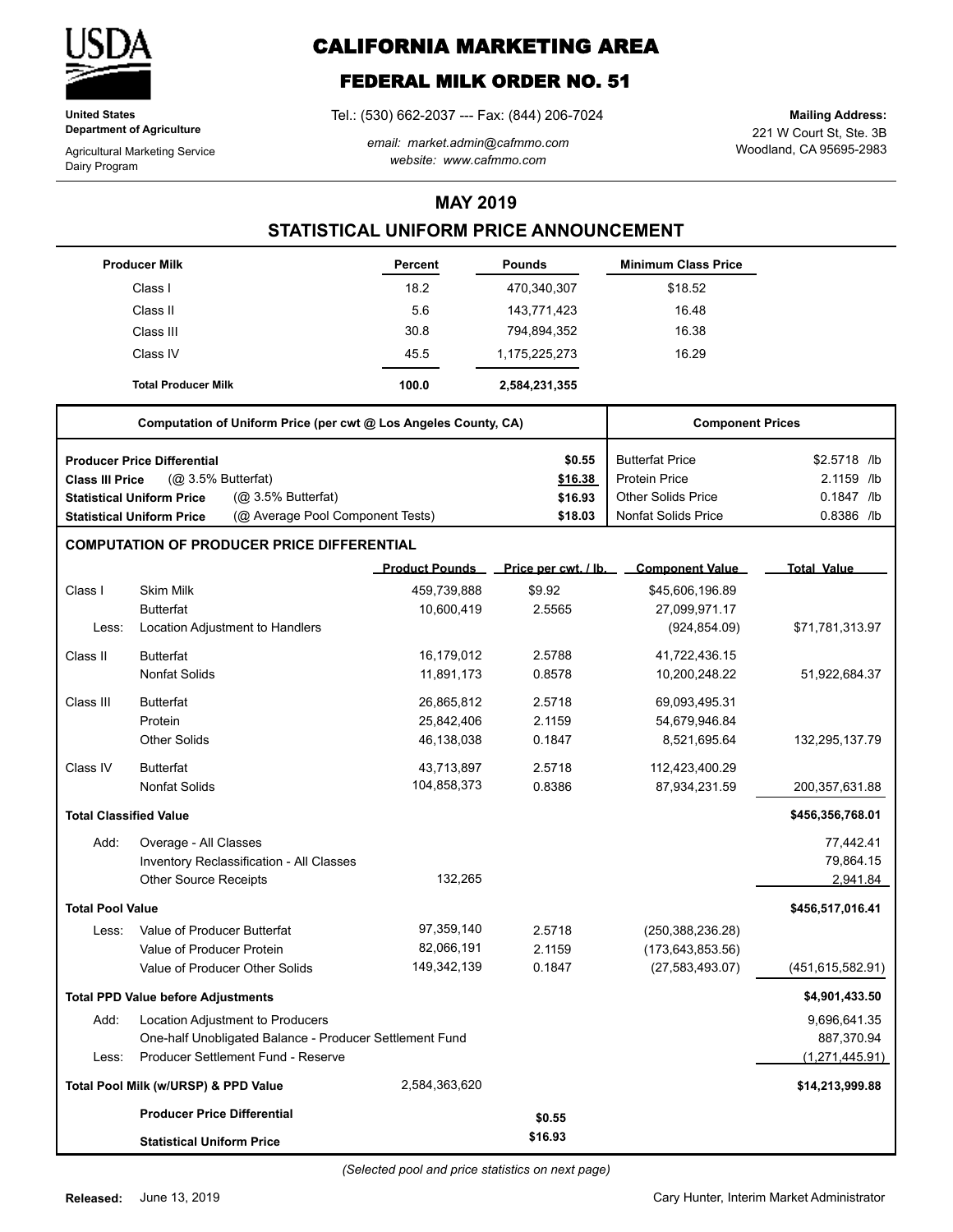# **CALIFORNIA MARKETING AREA**

## **FEDERAL MILK ORDER NO. 51**

| <b>Payment Schedule</b>                                      |                 |  |  |  |
|--------------------------------------------------------------|-----------------|--|--|--|
| <b>Payment Dates for the Month of:</b>                       | <b>MAY 2019</b> |  |  |  |
| Payment TO the Producer Settlement Fund due on:              | June 17, 2019   |  |  |  |
| Payments FROM the Producer Settlement Fund made on:          | June 18, 2019   |  |  |  |
| Final payments TO a Cooperative Association must be made on: | June 18, 2019   |  |  |  |
| Final payments to Producers must be RECEIVED by:             | June 19, 2019   |  |  |  |
|                                                              |                 |  |  |  |

#### **Producer Price Differential and Statistical Uniform Price, by Zone Differential**

|                     | Zone<br>1/<br><b>Differential</b> | <b>Adjustment</b> | Producer<br><b>Price</b><br><b>Differential</b> | <b>Statistical</b><br><b>Uniform</b><br><b>Price</b> | 2/ |
|---------------------|-----------------------------------|-------------------|-------------------------------------------------|------------------------------------------------------|----|
|                     |                                   |                   | dollars per hundredweight                       |                                                      |    |
| As Announced:       | 2.10                              | 0.00              | 0.55                                            | 16.93                                                |    |
| <b>Other Zones:</b> | 2.00                              | (0.10)            | 0.45                                            | 16.83                                                |    |
|                     | 1.80                              | (0.30)            | 0.25                                            | 16.63                                                |    |
|                     | 1.70                              | (0.40)            | 0.15                                            | 16.53                                                |    |
|                     | 1.60                              | (0.50)            | 0.05                                            | 16.43                                                |    |

Differentials listed apply to zones included in the California Marketing Area. Outside of this area, differentials may be above or below this range. Differentials apply on a county basis. 1/

2/ Prices at 3.5 percent butterfat, 2.99 percent protein, and 5.69 percent other solids.

### **Producer Milk Received by Component Pounds**

|                               | <b>Skim</b>   | <b>Butterfat</b> | <b>Protein</b> | <b>Other Solids</b> | <b>Nonfat Solids</b> |
|-------------------------------|---------------|------------------|----------------|---------------------|----------------------|
| <b>Producer Milk Receipts</b> |               |                  | <b>Pounds</b>  |                     |                      |
| Class I                       | 459,739,888   | 10.600.419       | 15.069.444     | 27,608,896          | 42,678,340           |
| Class II                      | 127,592,411   | 16,179,012       | 4.215.594      | 7,675,579           | 11,891,173           |
| Class III                     | 768,028,540   | 26,865,812       | 25,842,406     | 46,138,038          | 71,980,444           |
| Class IV                      | 1,131,511,376 | 43,713,897       | 36,938,747     | 67,919,626          | 104,858,373          |
| <b>Total Producer Milk</b>    | 2,486,872,215 | 97,359,140       | 82,066,191     | 149,342,139         | 231,408,330          |

### **Selected Pool Statistics**

| Average test of producer receipts: | <b>Butterfat</b>    | 377<br>% |
|------------------------------------|---------------------|----------|
|                                    | Protein             | 3.18 %   |
|                                    | <b>Other Solids</b> | 5.78 %   |
|                                    |                     |          |

#### **Administrative Assessment and Marketing Service Deduction**

| § 1000.85 - Assessment for order administration | \$0,030 per hundredweight |
|-------------------------------------------------|---------------------------|
| § 1000.86 - Deduction for marketing services    | \$0.040 per hundredweight |